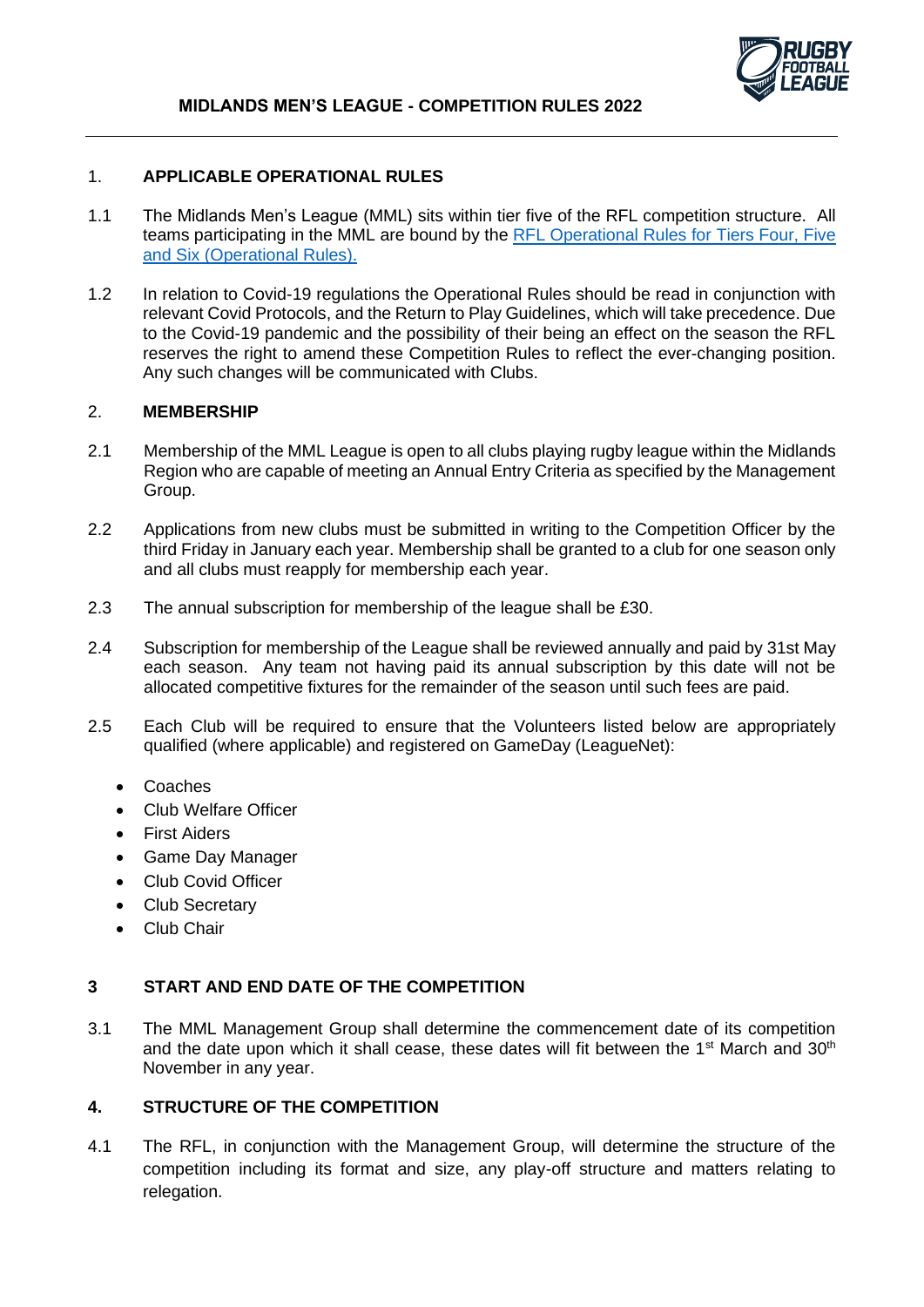

- 4.2 The RFL reserves the right to amend the competition structure, fixture list and play off formats should there be an impact from the Covid 19 pandemic.
- 4.3 If two or more clubs finish level on points at the end of a season the application of competition rule 4.9.2 will decide which team finishes above the other.
- 4.4 If a team withdraws from the League, then the points from the teams remaining fixtures shall be awarded to their opponents in line with competition rule 4.9.3, until they have completed one fixture against all teams within their division. If a team completes more than one fixture against another team within their division, the same method will apply until they have completed two fixtures against all teams within their division.
- 4.5 If a club is expelled or suspended, its record will be expunged, irrespective of how many games that club has played.
- 4.6 The play-off format will be as follows; in the Premier Division, after the regular rounds, the semi-finals will be 1 v 4 and 2 v 3 with the highest placed team having home advantage.
- 4.7 Only players who have played two or more League or Cup fixtures for their respective team are eligible to participate in the play-off stages of the competition. The MML Management group have the discretion to allow players eligibility who have not met the 2 match criteria upon reasons presented by clubs.
- 4.8 Teams who have forfeited two or more games over the course of the season shall not be eligible to participate in the play-off stages of the competition. In this event, the next qualifying team will be entered into the play-off stages.

### 4.9 **League Tables**

- 4.9.1 The League competition tables shall be compiled by the RFL. The positions in which shall be determined by the number of points gained with points being awarded as follows: two points for each Match won; and one point for each Match drawn.
- 4.9.2 The League placings will be determined and calculated as follows:
	- The Club with the highest number of points shall be at the top of the league table and the Club with the lowest shall be at the bottom.
	- Where Clubs have an equal number of points their relative positions shall be determined by points difference so that the Club having the greater points difference is placed above the Club with the lesser points difference.
	- Where Clubs have an equal number of points, and their points difference is equal then relative positions shall be determined by the head-to-head record in League matches only. Where their head-to-head record is even then the aggregate score of all head-tohead league fixtures will decide the team on top.
	- If the positions are still equal, positions will be determined by the toss of a coin which shall be carried out at such time and place as the RFL shall direct and those Clubs concerned shall be entitled to witness the toss.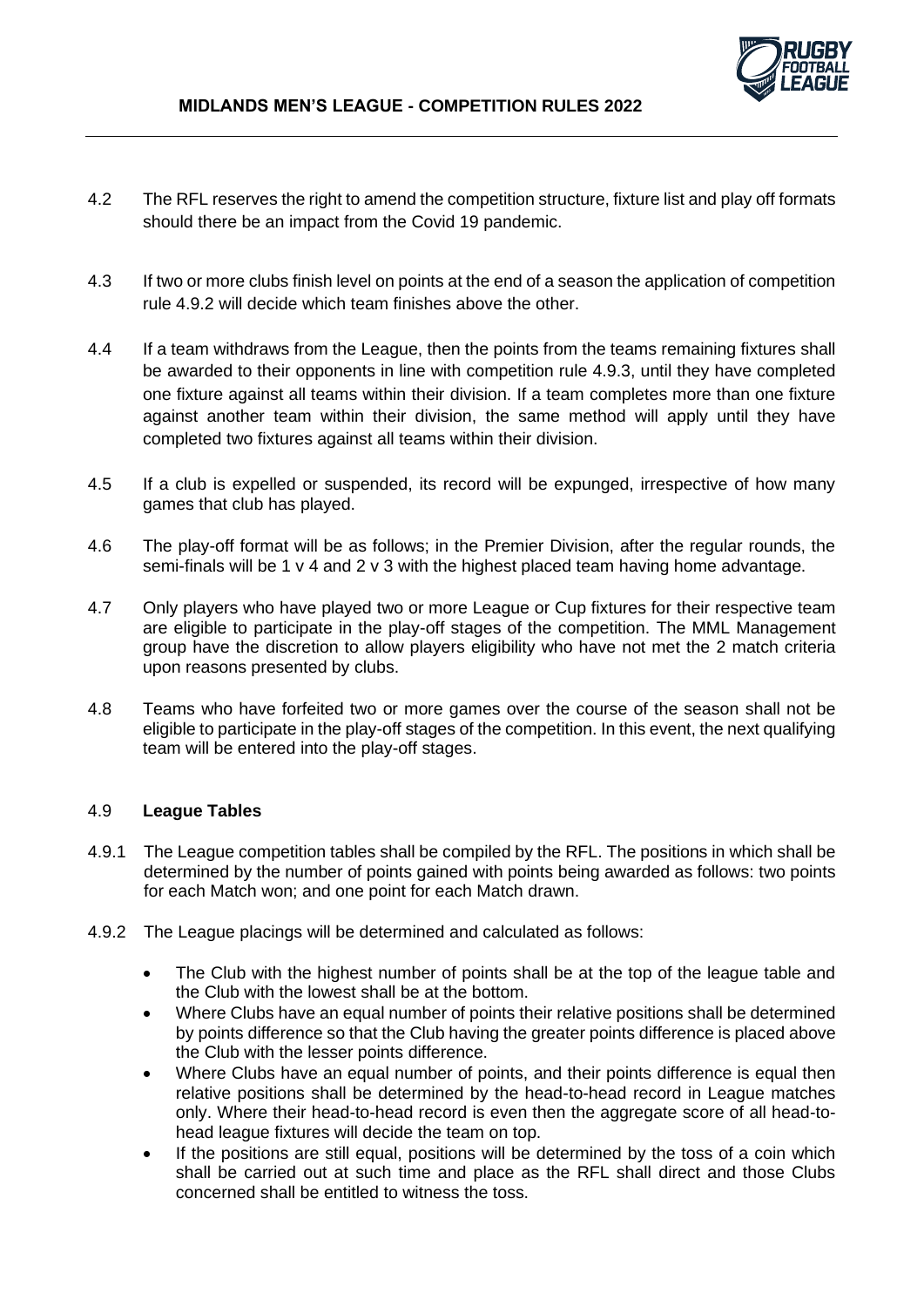

4.9.3 The notional scores in forfeited games shall be 24-0 and a point's deduction of 1 point. The League and Clubs will work to ensure, where possible games are played. 24-0 will only be used as a last resort.

### **5 FIXTURES**

- 5.1 All fixtures must be played as per the fixture list, or the points for such games forfeited, unless an alternative date mutually agreeable by both teams and the Competition Officer can be sought. Any Club wishing to rearrange a fixture must consult their opponents in the first instance to discuss any changes. Should an agreement be reached, details of the change must be confirmed with the Competition Officer.
- 5.2 Where programmed into the fixture programme, backlog dates should not be considered as a free weekend and teams should be prepared to be allocated fixtures on these dates.
- 5.3 No friendly fixtures shall be arranged on a League fixture date without prior approval of the Competition Officer. The details of any friendly fixtures that are arranged, after approval, must be confirmed with the Competition Officer.
- 5.4 Clubs must accept fixtures given at seven days' notice by the Competition Officer.
- 5.5 Any club failing to play a fixture on a scheduled date will be made to play the reverse fixture, if it has not already been played or forfeited, on their opponents' ground.
- 5.6 Any club failing to fulfil a fixture must pay reasonable expenses to the non-offending club, as determined by the MML Management Group. This may include the referee's full fee and expenses.
- 5.7 Any club which fails to notify their opponents of its inability to raise a team 60 minutes before the scheduled kick-off, shall also be liable to pay any expenses, up to a maximum of £40, which their opponents may incur, including kit washing, or medical costs such as strapping.
- 5.8 In the case of a home club failing to fulfil a fixture, a visiting club that has travelled, may claim up to a maximum of £50 towards transport costs.
- 5.9 If a club running two or more teams is unable to raise a team on any particular day, then the highest ranked team fixture must be played.
- 5.10 Any club with more than one team at home, in any competition, must provide an alternative pitch in case of a clash of fixtures.

### 5.11 **Postponements**

5.11.1 In the event of the home Club suspecting that its ground will not be fit for play owing to adverse weather conditions or other cause, the home Club must immediately call a Match Official on the approved list recognised by the RFL to carry out a ground inspection. If the Match Official states the ground is not fit for play, and in their opinion, there is no chance of it being so before the scheduled kick off, then that decision must be communicated immediately to the visiting Club, appointed Match Official and the Competition Officer. Any Club failing to fulfil this instruction may be guilty of Misconduct and in addition to any sanction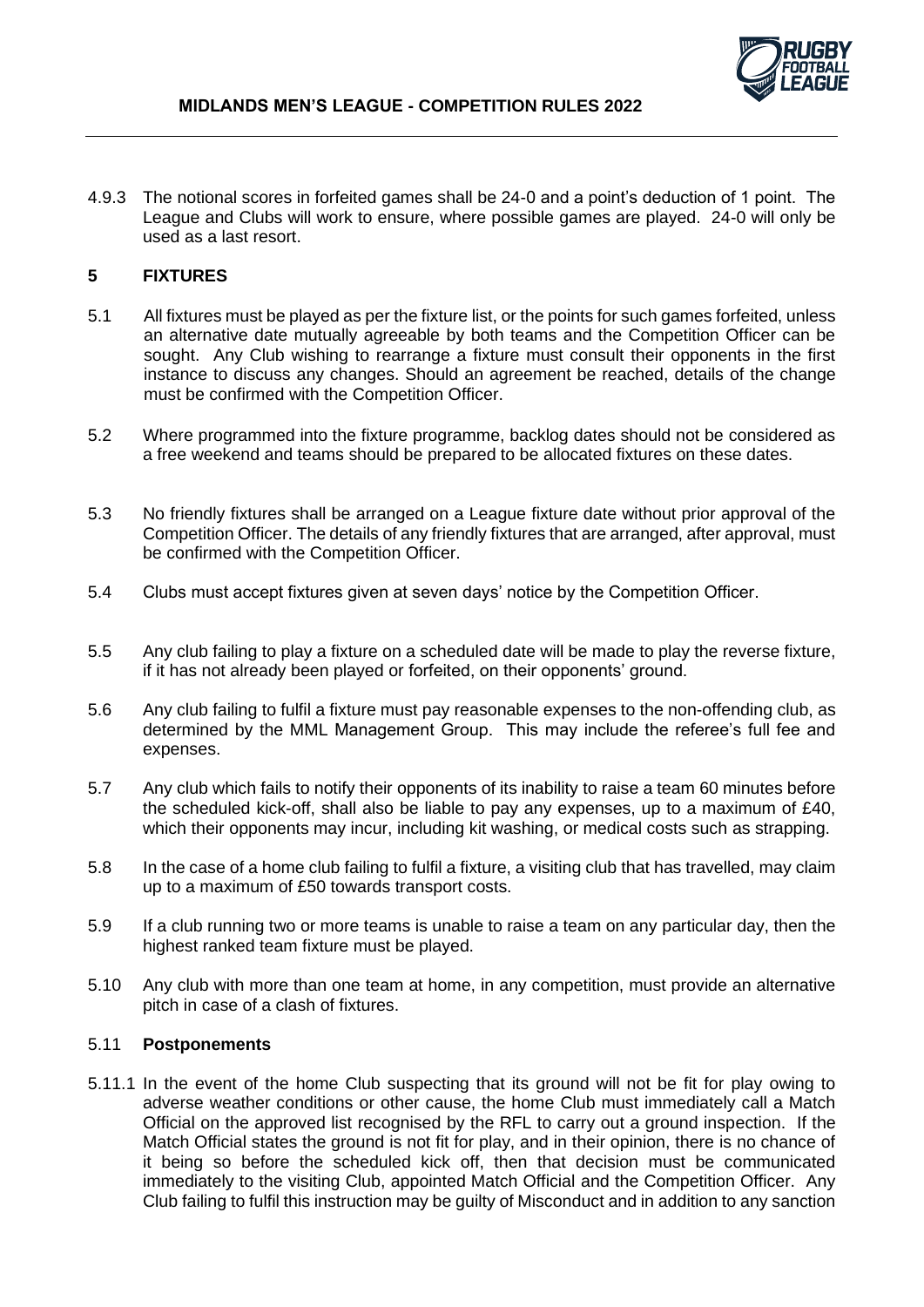

will be responsible for the reimbursement of reasonable travel expenses incurred by any Match Official or Club not so notified.

- 5.11.2 All postponements made in accordance with 5.11.2 must be notified to the Competition Officer within 1 hour of the decision being made.
- 5.11.3 In the case of both a no-fault or mutually agreed postponement, if Clubs cannot agree a new date within 14 days of the original postponement, then the Competition Officer will issue a new date for the fixture. If the new fixture is not played as instructed by the Competition Officer, the points will be awarded to the non-offending club.

# 6. **PLAYER REGISTRATIONS**

- 6.1 All players shall annually register to the Club using the RFL GameDay (LeagueNet) system. The League will circulate a link to the registration portal to the Clubs to commence the registration process. During this process a Player must become an Our League Active member.
- 6.1.1 There is no restriction on the maximum number of players allowed to register per team in the MML, however fifteen is the minimum number per team and scheduled fixtures will be refused until 15 players are registered.
- 6.1.2 New Players can be signed on 'on the day' using the GameDay (LeagueNet) system. Clubs must make every effort to confirm that players are free to register in this manner. Clubs are responsible for ensuring that a player is eligible to play for them before allowing the player to play. A Competition Officer can be contacted on match day to check a player's eligibility.
- 6.1.3 The RFL may introduce, from time to time, new registration processes.

### 6.2 **Professional Players**

6.2.1 The MML shall allow professional players to play within the Competition in accordance with the Operational Rules and any regulations that are in place relating to the dual registration of players.

### 6.3 **Transfers**

- 6.3.1 Clubs may register or transfer players from other clubs, using GameDay (LeagueNet). It is the responsibility of the Club the player is moving to, to initiate the transfer. The Club the playing is moving from will need to approve any outgoing transfer requests on GameDay (LeagueNet). Clubs will have 7 days to notify the Competition Officer of any objections to a transfer being approved. After this point, if no objections are raised the Competition Officer will approve the transfer on the Club's behalf. The player has final sign off of the transfer. The process must be completed in full, including player sign off, before a player plays. The Club shall follow any other policies issued by the RFL in relation to the registration of players.
- 6.3.2 All players must fulfil any financial obligations to their current Club before any transfer to another club, including professional clubs, will be permitted. This also applies to a player wishing to sign for a different club in future seasons.
- 6.3.3 The deadline date for transferring of players shall be the 11<sup>th</sup> of July.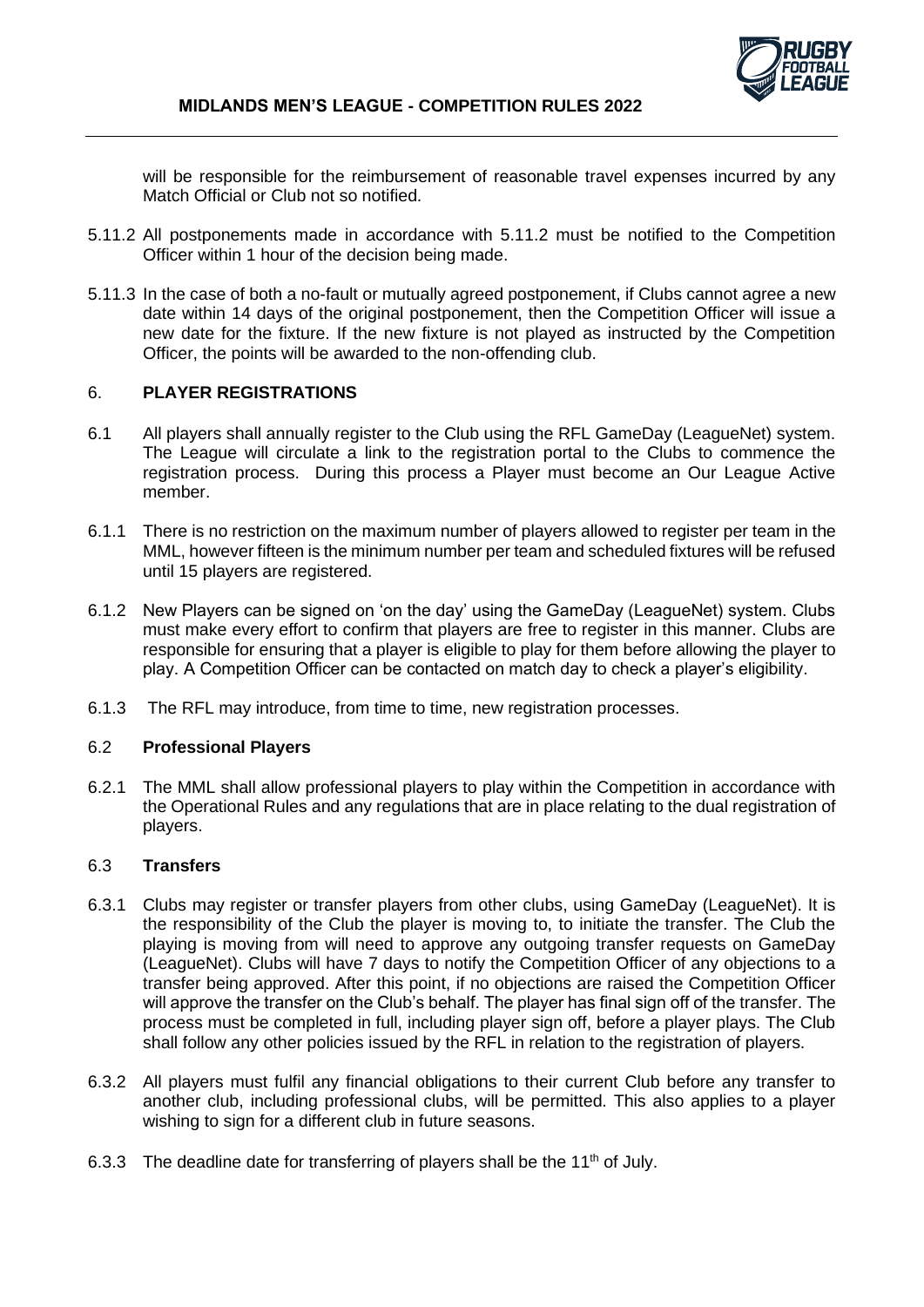

### **7 MATCH DAY OPERATIONS**

- 7.1 All games shall, unless there is mutual agreement between competing clubs to the contrary, be organised and staged on Saturday afternoons with a kick off time scheduled for 2.30pm. Fixtures may be played midweek/Sunday or with a different kick off time on a Saturday. Any changes to the date or time of the fixture must be agreed by both clubs and the Competition Officer must be notified in good time prior to the scheduled fixture.
- 7.2 To maintain the continuity of the playing programme the Competition Officer shall be empowered, if necessary, to bring forward to an earlier date fixtures scheduled for later in the season.

# 7.3 **Team Sizes, Short Sided Games and Loaning of Players**

- 7.3.1 A maximum of 17 players may be named for each side taking part in a fixture including league and cup fixtures, play-off games and finals. The maximum number of players can be increased to 20 - subject to the agreement of the opposition. If agreement is not sought or permitted with opponents, then a maximum of 17 players may be named.
- 7.3.2 Clubs are not compelled to 'loan' players. It is their discretion whether they do so or not.
- 7.3.3 'Loaned' players are to be clearly endorsed on the Official Team Sheet as "**LOAN"**
- 7.3.4 If 'loaning' occurs, the game remains an official fixture. The score-line and result of the actual match stands officially. In other words, if team 'A' loans players to team 'B' to make up a side, and then team 'B' wins the game 10-0, the result stands as a 10-0 victory to team 'B'. This fact needs to be borne in mind by any club considering 'loaning' players on match day.

### 7.4 **Contacting Opponents and Kit Obligations**

- 7.4.1 In accordance with the Operational Rules it is the responsibility of the home Club, during the week preceding a game, to contact both its opponents and the relevant Match Officials regarding team colours and ground directions by no later than 8pm on the Thursday before the following Saturday's fixture.
- 7.4.2 In the event there is a clash of colours the away team must wear an alternative strip.

### 7.5 **Technical Areas**

All non-playing personnel and interchanges must remain in the designated technical area throughout the Match. They are not permitted to station themselves around the field, other than when managing a player, who has been removed from play, or when time management principles have been implemented (other than tracking physios) and are subject at all times to the control of the Match Officials.

### 7.6 **Medical Requirements**

7.6.1 It is the requirement of each Home Club to ensure that a First Aider attends each game. The first aider should make themselves known to the Match Official before the start of any Match and shall remain for a minimum of 15 minutes after the end of the Game and shall speak directly with a designated Official from both Clubs, if necessary, to ensure that the correct reporting paperwork is completed. In the event that there is no first aider then the match official will not permit a game to take place.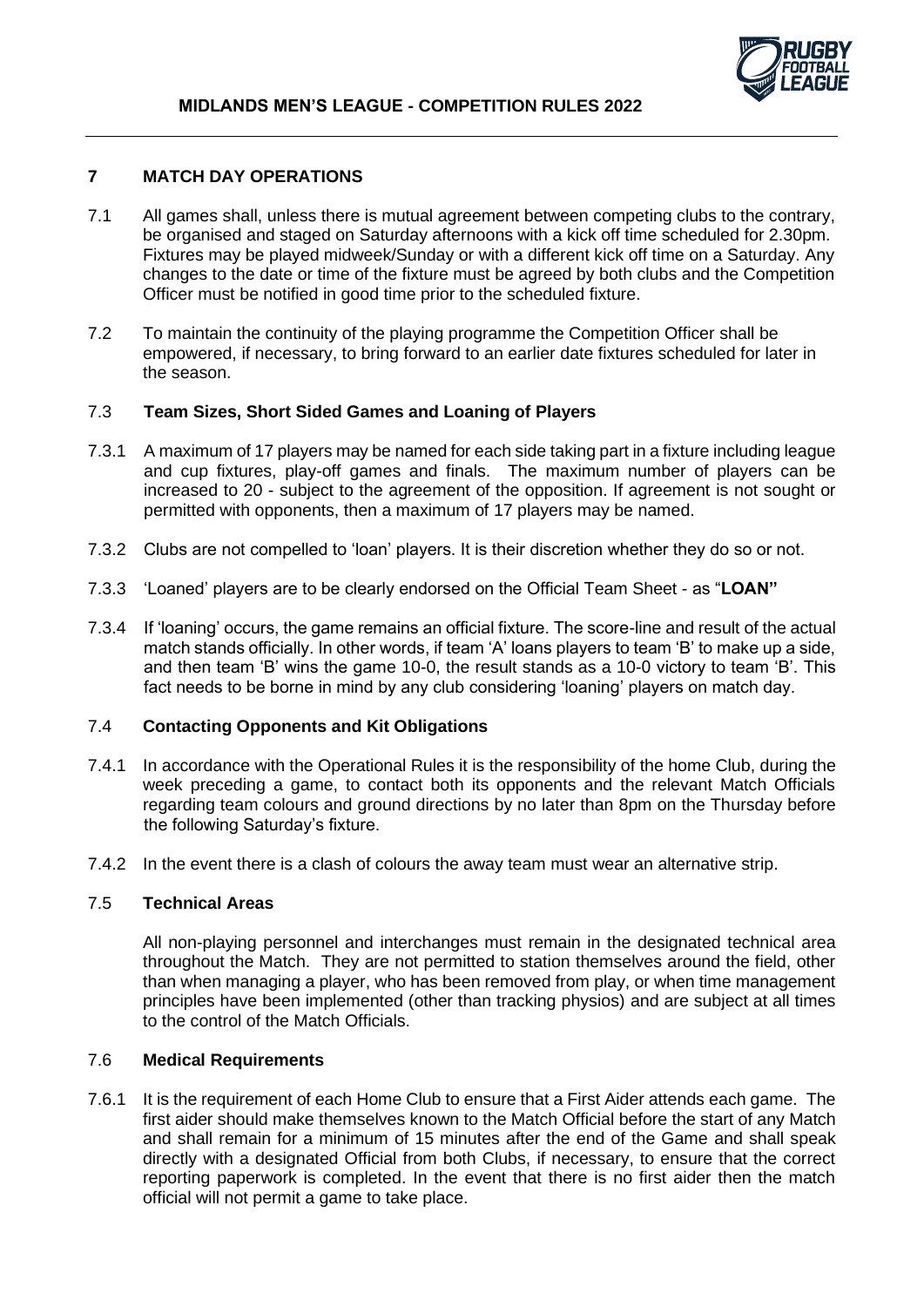

- 7.6.2 First aiders should be listed on the team sheet and are required to register on the GameDay (LeagueNet) system as a volunteer.
- 7.6.3 In the event a player sustains an injury to the head, the Match Official will stop the game and ask for the first aider to attend to them. If the first aider suspects concussion the player should be removed from the field of play. If the player refuses to follow the first aider's advice, then the Match Officials can hold up play until the player follows the instruction of the first aider. Advice for managing concussion can be found [HERE.](https://www.rugby-league.com/governance/medical/concussion)

### 7.7 **Reporting Injuries and Concussion**

7.7.1 In the event there is a serious injury or concussion at a Match this must be reported using the GameDay (LeagueNet) system. Reports are added in the post-game section which is the same area as where results are added. It is imperative that any head injuries are reported on the system as this information has to be provided to the insurers.

### 7.8 **Post Match Arrangements**

- 7.8.1 The home club shall be responsible for supplying all the competing players, club officials and appointed Match Officials with a suitable post-match meal. The visiting club is obligated to accept such hospitality.
- 7.8.2 In the case of away clubs failing to fulfil a fixture the home club may also claim up to a maximum of £50 towards refreshment costs. Any club which will not be requiring refreshments should notify its opponents in advance of the game, otherwise the club will be liable to pay £50 compensation to the home club.

### 7.9 **Team Sheet and Reporting Results**

- 7.9.1 Official team sheets must be completed correctly before the commencement of matches and shall be signed by a recognised official from each club and the Match Official.
- 7.9.2 Completed team sheets should include the full forename and surname (no initials), of all participants and must be sent by the home club official to the Competition Officer at [competitions@rfl.uk.com](mailto:competitions@rfl.uk.com) within 48 hours following the completion of the game. Details of the man of the match from both the participating clubs must also be included. The failure of a club to complete and return team sheets correctly will incur a £10 administration fine.
- 7.9.3 It is the responsibility of both clubs to ensure that the team sheet information, including point scorers and result information, is entered on the GameDay (LeagueNet) system within 48 hours following the completion of the game. Failure to do so will result in an £10 administration fine. For the avoidance of doubt prior to inserting the result both Clubs must agree with the Match Official the final result.
- 7.9.4 The home club, in consultation with the Match Official and designated officer from the opposition, must agree the result immediately on completion of the game and enter the result on to GameDay (LeagueNet) within 60 minutes. Failure to comply could result in a £10 administration fine

### 7.10 **Abandonment of Games**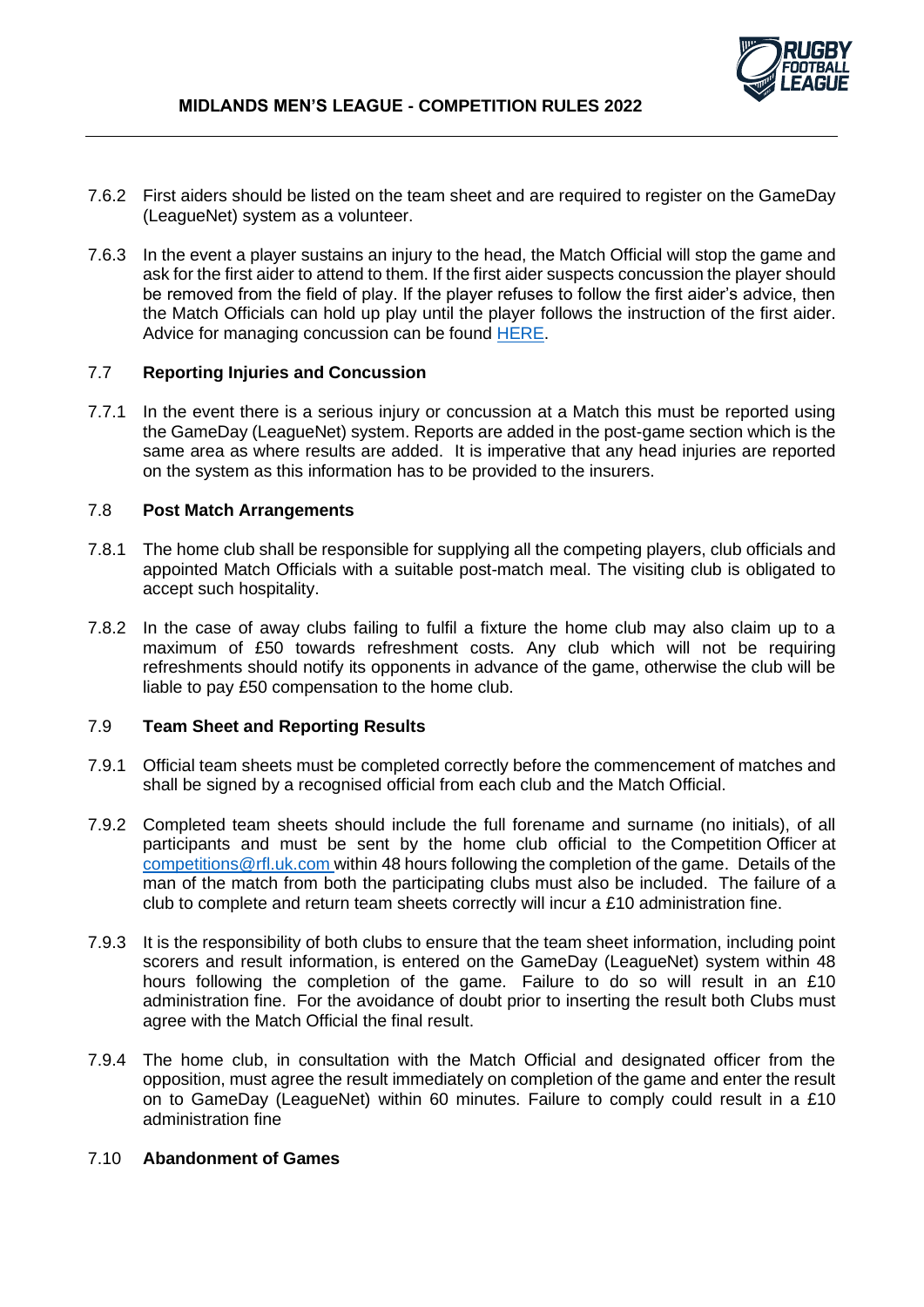

7.10.1 If a game is abandoned with more than three-quarters of the playing time elapsed, the result shall stand unless otherwise determined by the MML Management Group. If less than threequarters of the playing time has elapsed the MML Management Group, at its sole discretion, may order a game to be re-played.

### 7.11 **Requests for Postponement due to Representative Rugby League**

- 7.11.1 A club with two or more players selected to participate in a RFL recognised representative fixture (as determined by the Operational Rules) may apply to postpone its fixture scheduled that weekend.
- 7.11.2 Such club applications should be submitted in writing and lodged with the Competition Officer and copied to the club's opponents for receipt within 96 hours of the scheduled representative match.

### **8 DISCIPLINE, SUSPENSIONS AND FINES**

- 8.1 A MML discipline panel is in place to deal with all discipline matters arising, in accordance with section D of the Operational Rules. The disciplinary panel shall have the full power to expel, suspend and/or fine any club, player, official or other person, subject to the Operational Rules, found guilty of misconduct and/or breach of these rules and/or breach of the Operational Rules and to order them to meet any costs incurred.
- 8.2 A written report of a Match Official on the misconduct of any club, player or official must be sent via email to the Competition Officer with a copy to the offending club for receipt inside 48 hours from the conclusion of the game.
- 8.3 Reports of brawling defined as three or more players involved should via email be sent by the Match Official, for receipt within 48 hours of a game's conclusion, to the Competition Officer. Separate copies of the report will then be forwarded to the clubs concerned.
- 8.4 Any club which does not receive, within 48 hours, a report outlining a dismissal or brawl having occurred should contact the Competition Officer immediately. The failure of a club to receive a written report will not prevent action being dealt by the relevant discipline committee.
- 8.5 A reported club, player, official or any other person may, to defend an allegation of misconduct, send a letter for receipt by the Competition Officer within seven days of the date of the match. The club or such persons may in their own defence request a personal appearance and/or bring witnesses and/or submit written mitigation, to the hearing, if they notify the Competition Officer within seven days of the alleged offence and send a deposit of £20.00 which must be paid to the RFL by bank transfer. The deposit shall be refunded after the hearing, provided that the appellant or their designated representative attends in person and they are found not guilty.
- 8.6 Unedited DVD evidence shall be an accepted method through which to defend or confirm the alleged actions that have been reported to the committee by a Match Official.
- 8.7 Should a case of alleged assault by a player, club official or spectator be lodged it will be reported to the Competition Officer by a Match Official. The Match Official will then be instructed to make themselves available to the disciplinary committee, for the purposes of